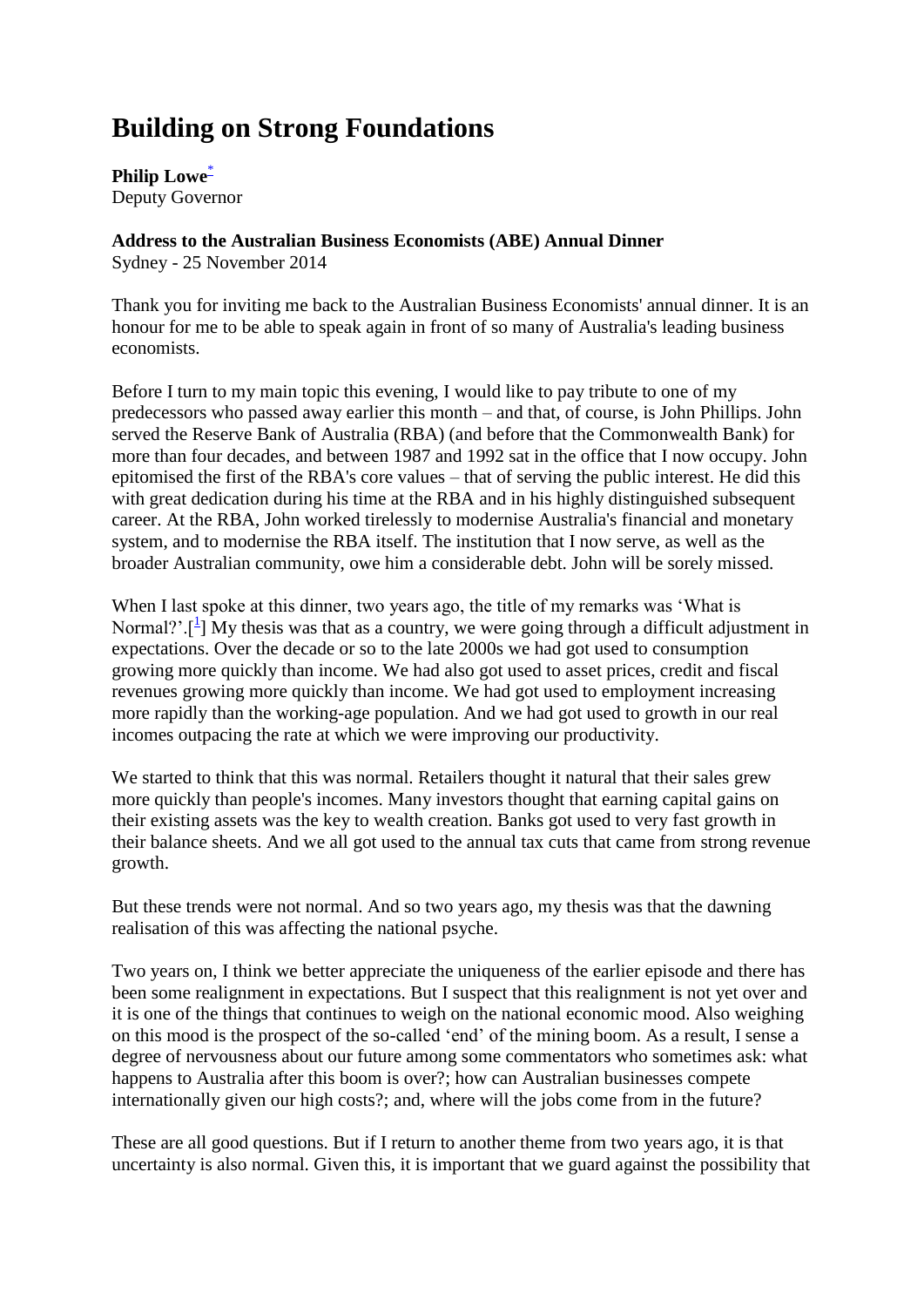this uncertainty mutates into chronic pessimism – that is, for it to become normal for us to think that our prospects are limited. If this were to become our normal mindset, then we would be well on the way to finding ourselves in the very world that we feared.

So this evening, I would like to turn my eyes to the future and talk a little about how the economy might look someway down the track. My central thesis tonight is twofold. First, the Australian economy does have the foundations for a successful and prosperous future. And second, how well we take advantage of those foundations depends increasingly on investment not in physical capital, but in human capital.

# **An Aspiration**

So looking forward, what type of economy should we be aspiring to?

One could answer this in many different ways. But I think a reasonable answer would be a highly productive, globally competitive economy that is operating close to, or at, full employment.

Such an economy would be characterised by: a national currency with sustainably high purchasing power; sustainably high real wages; and sustainably high real returns on capital. High purchasing power and high wages mean that for each hour that we work we are able to buy more goods and services. And high returns mean that savers get rewarded when they take a risk or defer their spending and save for the future.

If we are to meet this aspiration then we need to be an economy where value added is high.

We need to be able to produce a range of goods and services very efficiently and/or be able to sell goods and services at a premium price because of their quality, their uniqueness or some other favourable attribute. This is true right across the industry spectrum. It is true in advanced manufacturing. It is true in the tourism industry. It is true in agriculture. And, it is true in the technology sector and in business and household services. In the end, it is unlikely that we can achieve this aspiration by simply selling standardised, homogeneous, massproduced goods and services on the world market. We need to be at the high value-added end in much of what we do.

And this is why investment in human capital is so important. It is through human capital that we can create the goods and services that can deliver on this aspiration. The quality of our human capital is critical to our ability: to solve complex problems; to develop and use technology; to deliver premium quality goods and services; and to respond quickly and well to an ever-changing world.

So one of the challenges that lies ahead is to create the environment that encourages the investment in human capital that is ultimately required to sustain the high living standards and high returns to savers that we should be aspiring to. I want to return to this challenge in a few moments.

# **Cyclical Considerations**

Before I do, though, it is important to recognise that the exchange rate, wages and the return to saving each also play a key role in how the economy is performing at any point in time.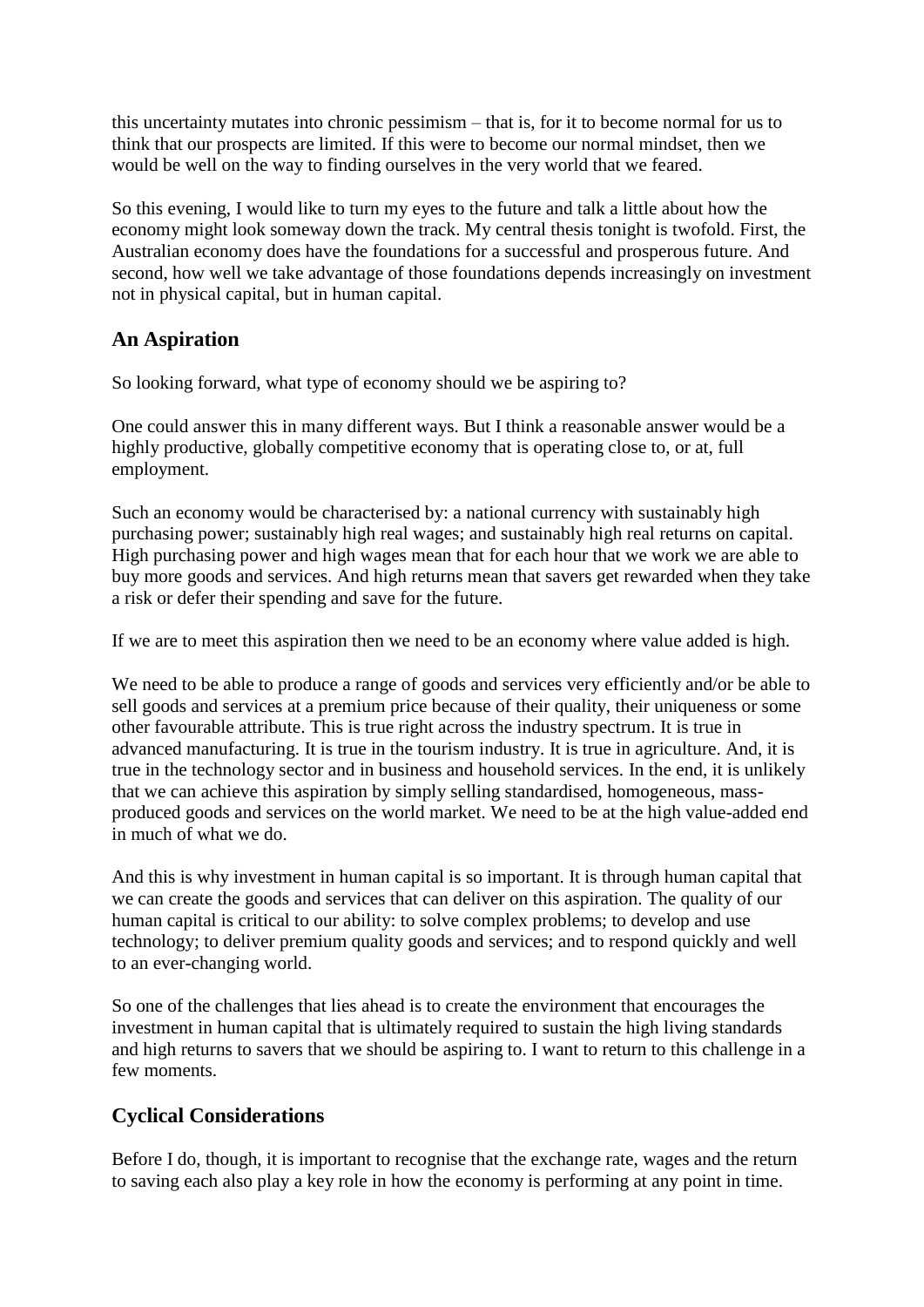In terms of the exchange rate, the RBA has been saying for a while now that a lower value of the Australian dollar would be helpful from an overall macroeconomic perspective. If the exchange rate is to play its important stabilising role, it needs to go down when the terms of trade and investment are declining, just as it went up when the terms of trade and investment were rising. To date, as we expected, we have seen some adjustment, but if our assessment of the fundamentals is correct we would expect to see more in time.

In terms of wages, there is sometimes commentary bemoaning their high level in Australia. There are, no doubt, certain areas where wages are very high and working conditions are highly favourable and some adjustment is likely to be required. But it is also useful to recall that over the past two decades or so, aggregate wage outcomes have been consistent with the inflation target and with a trend decline in the unemployment rate. They have also been associated with a fairly low share of wages in national income. While we need to pay close attention to overall labour costs, these observations point to the conclusion that concerns about the overall level of wages in Australia are, to some extent, really concerns about the exchange rate, with the high exchange rate leading to high wages expressed in foreign currency terms. A lower exchange rate would obviously make a difference to these comparisons.

In terms of the return to saving, it is currently very low. As I spoke about last month, this largely reflects global factors. $\left[\frac{2}{3}\right]$  $\left[\frac{2}{3}\right]$  A lack of investment around the world, relative to people's desire to save, means that savers everywhere are being offered low returns on their savings in bank accounts. This is causing them to look elsewhere, which, in turn, is pushing up the price of existing assets.

So from a cyclical perspective – and largely as a result of global factors – our exchange rate is unusually high and, at the same time, savers are being offered unusually low returns. Of course, Australia is not unique in being in this position. And this particular configuration is causing complications for macroeconomic management here as well as in a number of other countries.

But as we deal with these complications we should not lose sight of the longer-term challenge of building a highly productive, globally competitive economy.

We should have some confidence that we are able to do this. We certainly have a number of strong foundations that provide the basis for this optimism. The question is how well we can use those foundations over the years ahead.

# **Some Strong Foundations**

Rather than go through all of these strong foundations, I would like to draw your attention to just three.

The first is our linkages with the fastest growing part of the world economy – namely Asia.

I am sure you all know the facts about the *trade* relationship. Exports to Asia are up by around 30 per cent over the past five years. Our three largest export destinations – China, Japan and South Korea – are all in the Asian region and free trade agreements have been concluded with each of them recently.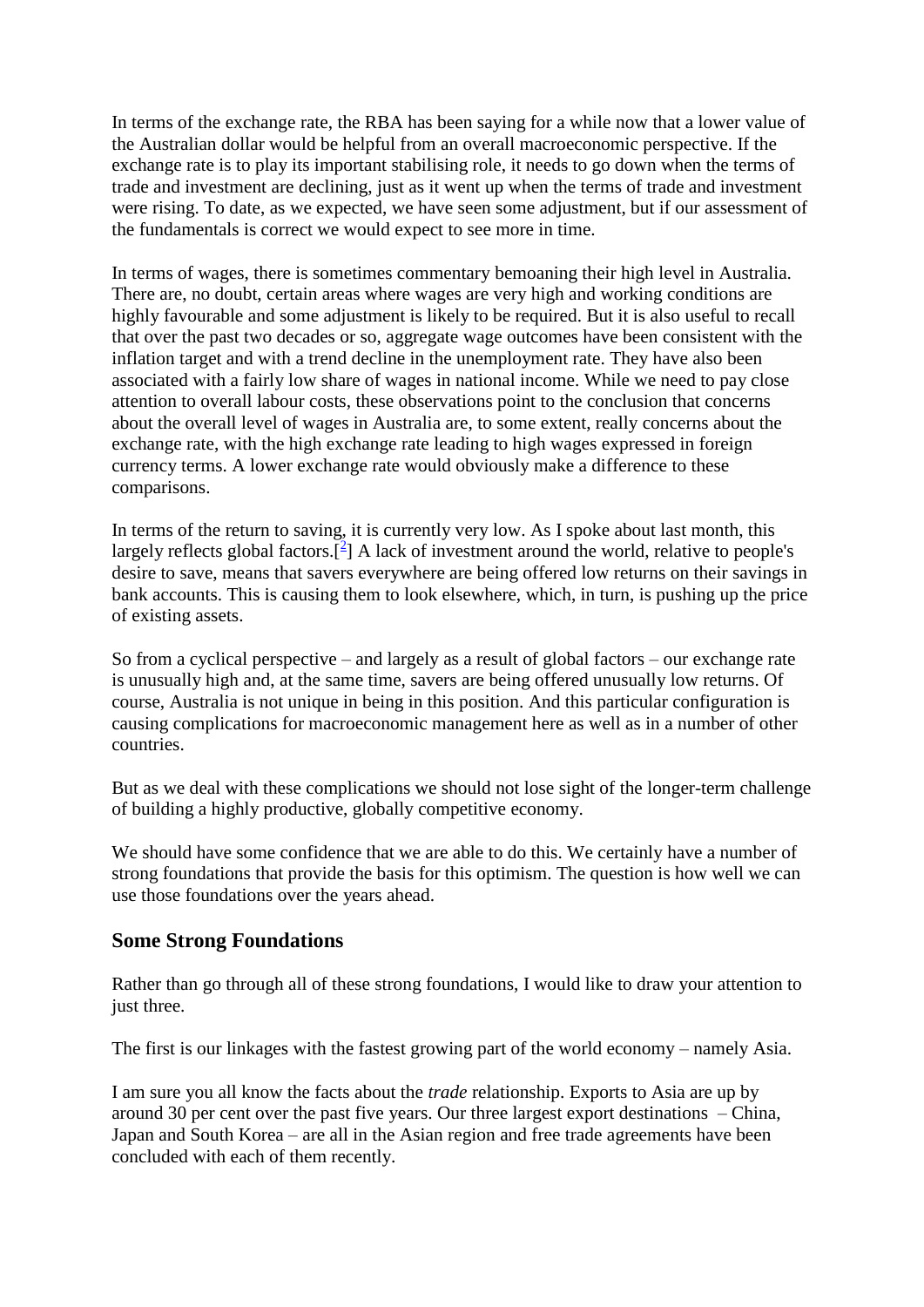But the aspect of the relationship that I would like to focus on is the people-to-people relationship.

Currently, around 8 per cent of the Australian population was born in east and south-east Asia or India (Graph 1). This is up from less than 1 per cent of the population around the time that I was born. In comparison, in the United States, only around 3½ per cent of the population was born in Asia and for most European countries the figure is below 2 per cent.

Graph 1



# [Click to view larger](http://www.rba.gov.au/speeches/2014/images/sp-dg-251114-graph1.gif)

There are also large numbers of students from Asia studying in Australia. Currently there are around 150,000 Chinese student enrolments at Australian educational institutions, more than double the number a decade ago (Graph 2). There are also large numbers of students from India, South Korea, Malaysia, Thailand, Vietnam and Singapore. All up, there are more than a quarter of a million Asian students studying here. In time, these students will add to the already vast network of our alumni across the region.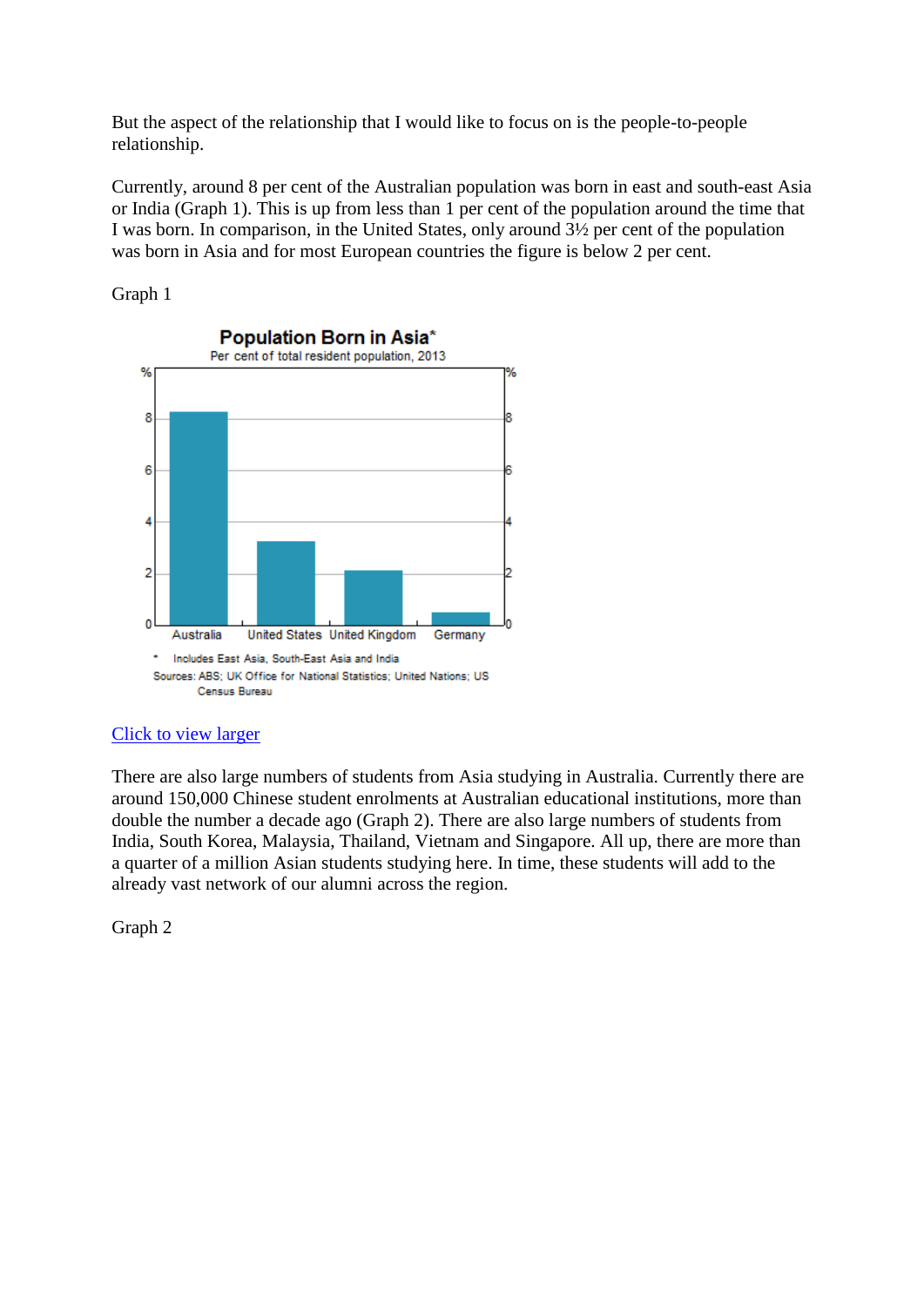

The strong people-to-people linkages can also be seen in the broader data on international short-term arrivals (Graph 3). At the moment, more than 250,000 citizens from Asia are travelling to Australia every month, with arrivals from China reaching nearly 80,000 a month. As is evident from the graph, these figures have grown very strongly over recent years. There has, of course, also been very strong growth in the number of Australians travelling to Asia for both business and leisure.

#### Graph 3



# **Short-term Overseas Arrivals to Australia**

# [Click to view larger](http://www.rba.gov.au/speeches/2014/images/sp-dg-251114-graph3.gif)

Taken together, this deep and growing people-to-people engagement is an increasingly important national asset. It helps us better understand the most dynamic part of the global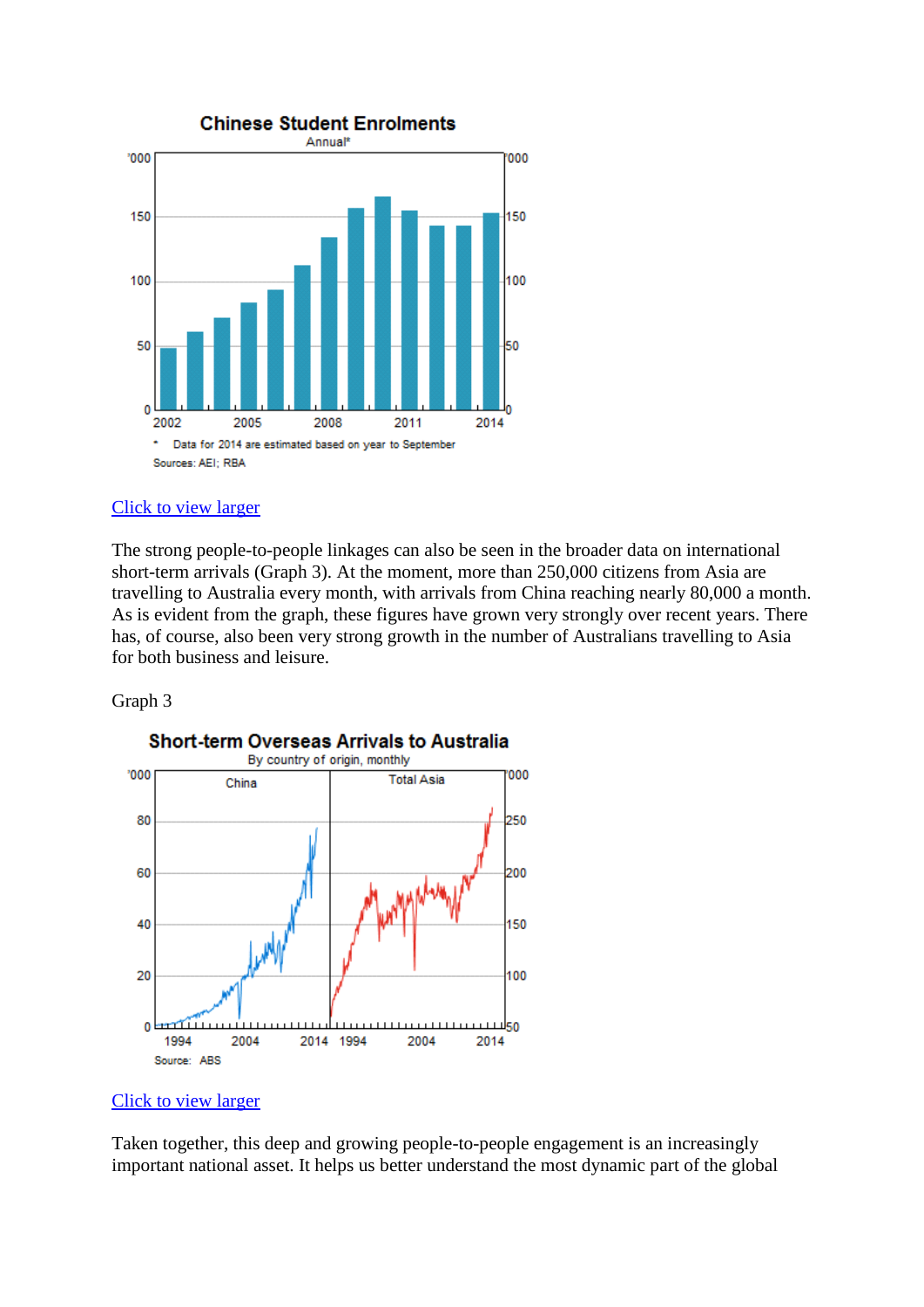economy. It promotes goodwill and can help identify cross-border business opportunities. Some of the students studying here will hopefully become 'champions' for our country when they return home. Others will remain here and use their knowledge and relationships in their country of birth to build new and stronger business ventures between our countries.

The second foundation that I would like to point to is our strong overall population growth. Over the past decade, Australia has had almost the fastest rate of population growth in the OECD and this is expected to continue for some time to come (Graph 4). In a decade's time, our population is forecast to be 17 per cent higher than it is today – that is an extra four million people.

#### Graph 4



#### [Click to view larger](http://www.rba.gov.au/speeches/2014/images/sp-dg-251114-graph4.gif)

These people will require somewhere to live, to work and to play. This population growth helps underpin the creation of new opportunities for businesses and for individuals. It means that people can plan with the knowledge that the overall size of the pie is getting bigger. Contrast that to the situation in Japan where, over the next decade, the population is expected to decline by about as many people as currently living in Melbourne. In Australia, we are likely to add roughly another Melbourne to our population over this period.

The third foundation that I want to point to is our considerable endowment of natural resources, both in terms of minerals and agricultural land. One illustration of the recent benefit that Australia has gained from its minerals is the large rise in export revenue. For many years, revenue from resource exports was equivalent to around 5 to 7 per cent of GDP, but recently it has averaged double this, at around 12 per cent of GDP (Graph 5). With a large increase in LNG exports still to take place it is possible that this ratio will increase even further, although this will also depend on how the prices of our exports evolve.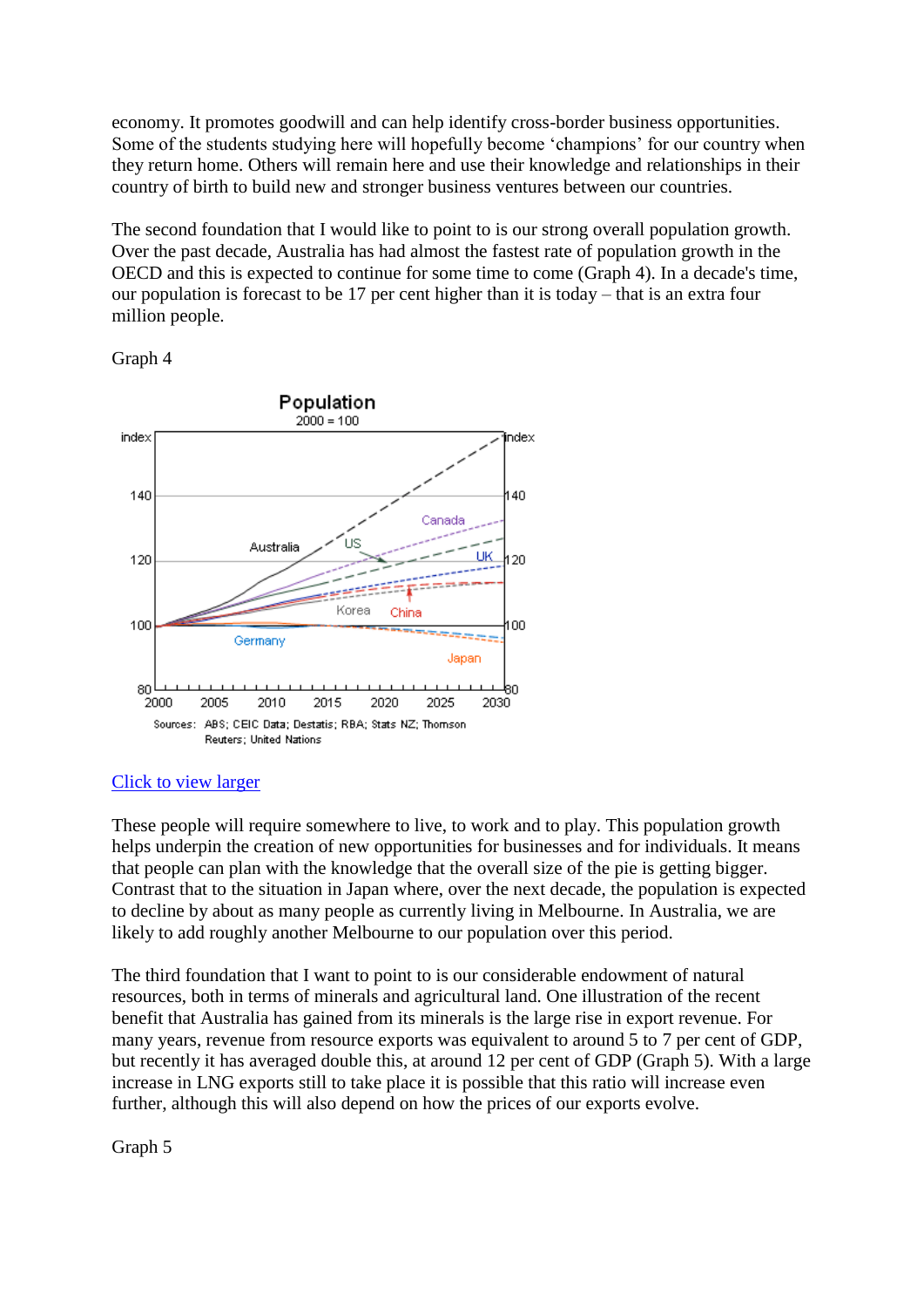

While not all the extra revenue accrues to Australian residents because of the high levels of foreign ownership in the resources sector, this increase has helped boost our average standard of living. Notwithstanding the current focus on the decline in mining investment, we should not lose sight of the fact that this extra export revenue, which has been made possible by the investment in extra capacity, has made us better off and has created opportunities that we would otherwise not have had.

In terms of strong foundations, I could have also talked about our strong institutions, our capable public sector, our generally flexible economy, a strong financial sector, low levels of government debt and generally healthy corporate balance sheets.

Collectively, these various factors have helped deliver average living standards in Australia that are among the highest on the planet, and they have given us opportunities that are available to only a few other countries.

# **Taking Advantage of the Opportunities?**

How then do we make the best of these opportunities?

There is of course no single answer here. But I find it difficult to escape the conclusion that investment in human capital is central to taking advantage of the opportunities that we have built for ourselves.

Looking at where the jobs have been created over the past couple of decades, two trends stand out. The first is the fact that the largest increase has been in jobs with higher level qualifications (Graph  $6$ ). The second is that, in terms of industries, the bulk of the new jobs have been in services, with over  $3\frac{1}{2}$  million service industry jobs having been created since the early 1990s (Graph 7). These jobs are in health, education, personal services, retailing, finance, engineering, information technology, software design, telecommunications – the list goes on. In contrast, just over half a million jobs have been created in the so-called goodsproducing industries – manufacturing, mining, construction and utilities. And given the first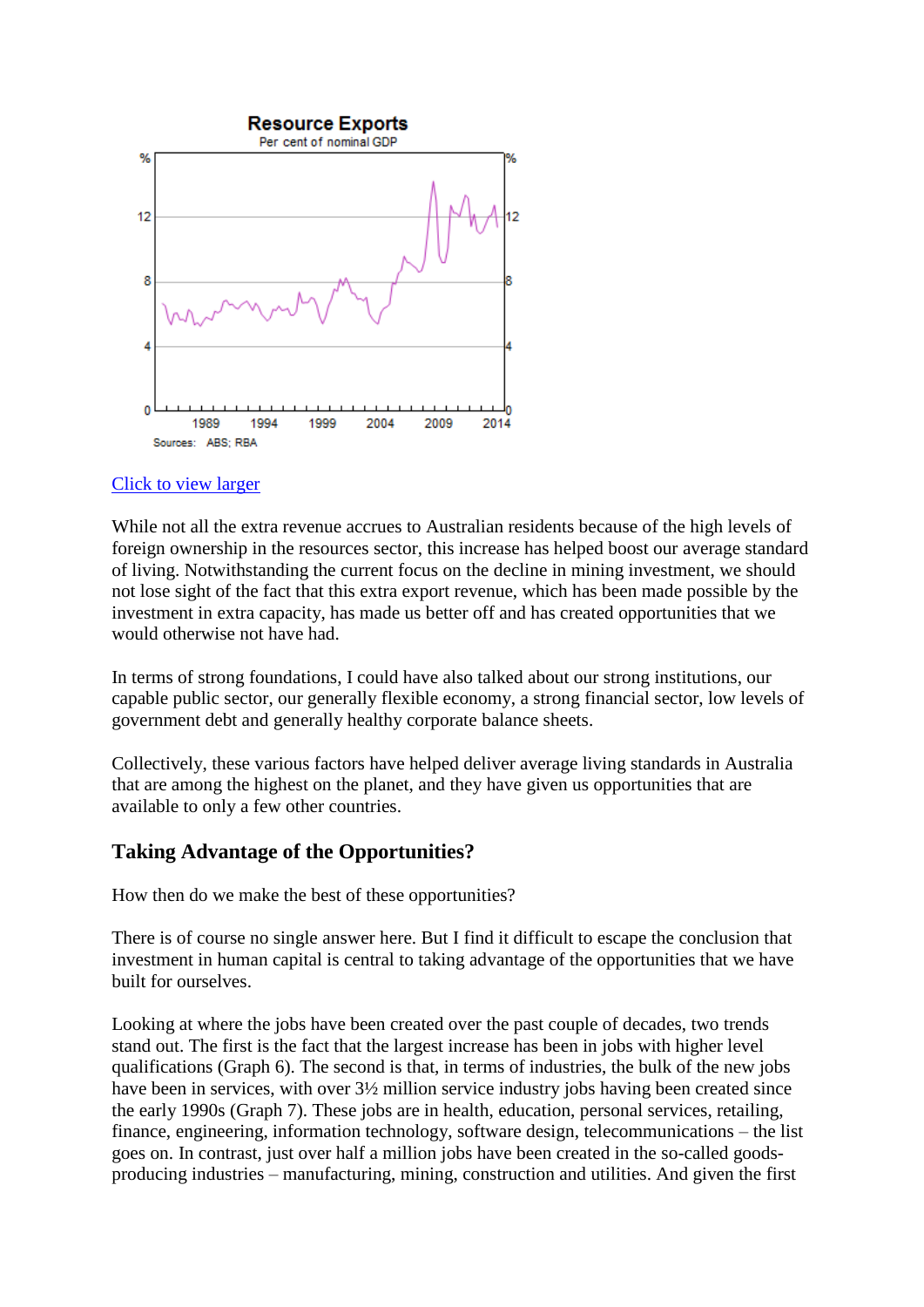trend, many of these jobs – both in the services and in goods-producing industries – have required higher levels of skills.

#### Graph 6



Sources: ABS; RBA

[Click to view larger](http://www.rba.gov.au/speeches/2014/images/sp-dg-251114-graph6.gif)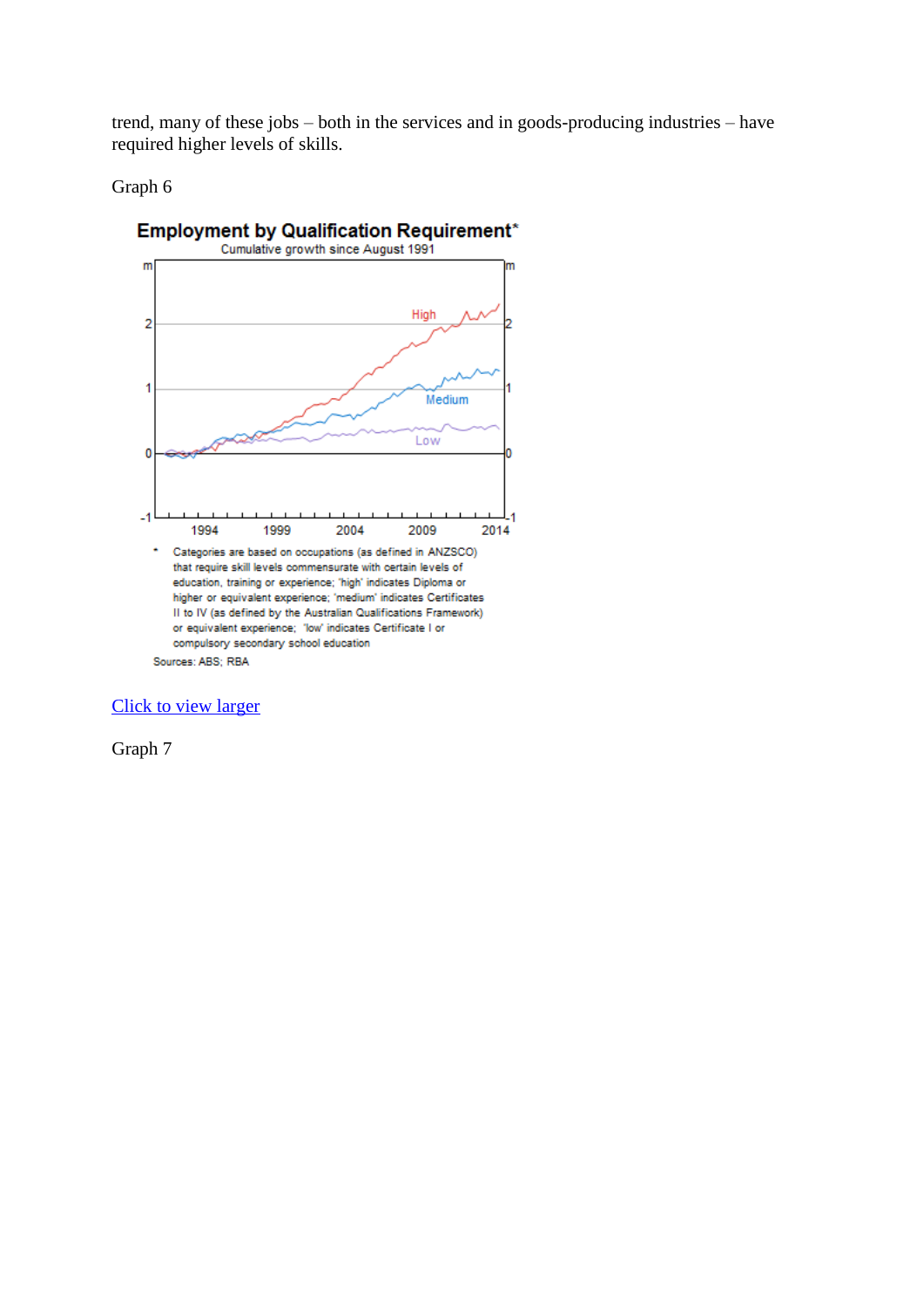

It would seem, therefore, that our future is increasingly dependent upon high-level cognitive skills and our ability to understand and solve complex problems. It depends upon having people who are curious, who are able to grasp new opportunities and who are able to transform and interpret information in new ways. And it depends on having the interpersonal skills to provide the premium services that will attract the premium price. Business practices everywhere are being reshaped and disrupted by developments in information technology. This is true not just in the service industries but also in manufacturing, with much of today's innovative capital equipment as dependent on the software that runs it as it is on the quality and ingenuity of the physical engineering.

How to best take advantage of this new world is not the core expertise of the central bank. But I would like to make three observations.

The first is the importance of culture.

The type of human capital that is likely to be required in this world is best developed in a culture that promotes and rewards innovation and excellence, whether it is in services, goods, resources or agriculture.<sup>[3[\]](http://www.rba.gov.au/speeches/2014/sp-dg-251114.html#f3)</sup> It is best developed in a culture that encourages entrepreneurship and for people to take a risk with a new idea. And it is best developed in a culture that promotes creativity and flexibility. Developing and sustaining such a culture takes effort across a whole range of areas. So if we hope to make the best of our opportunities then we should all be asking what we can do here.

The second observation is the importance of ensuring that our workforce has an appropriate mix of sophisticated skills to produce premium goods and services.

These skills are those required to solve complex problems, identify new opportunities and deliver high-quality customer experiences. Creativity – in all its dimensions – is a key element here. One of the areas that deserves close attention is the STEM subjects – science,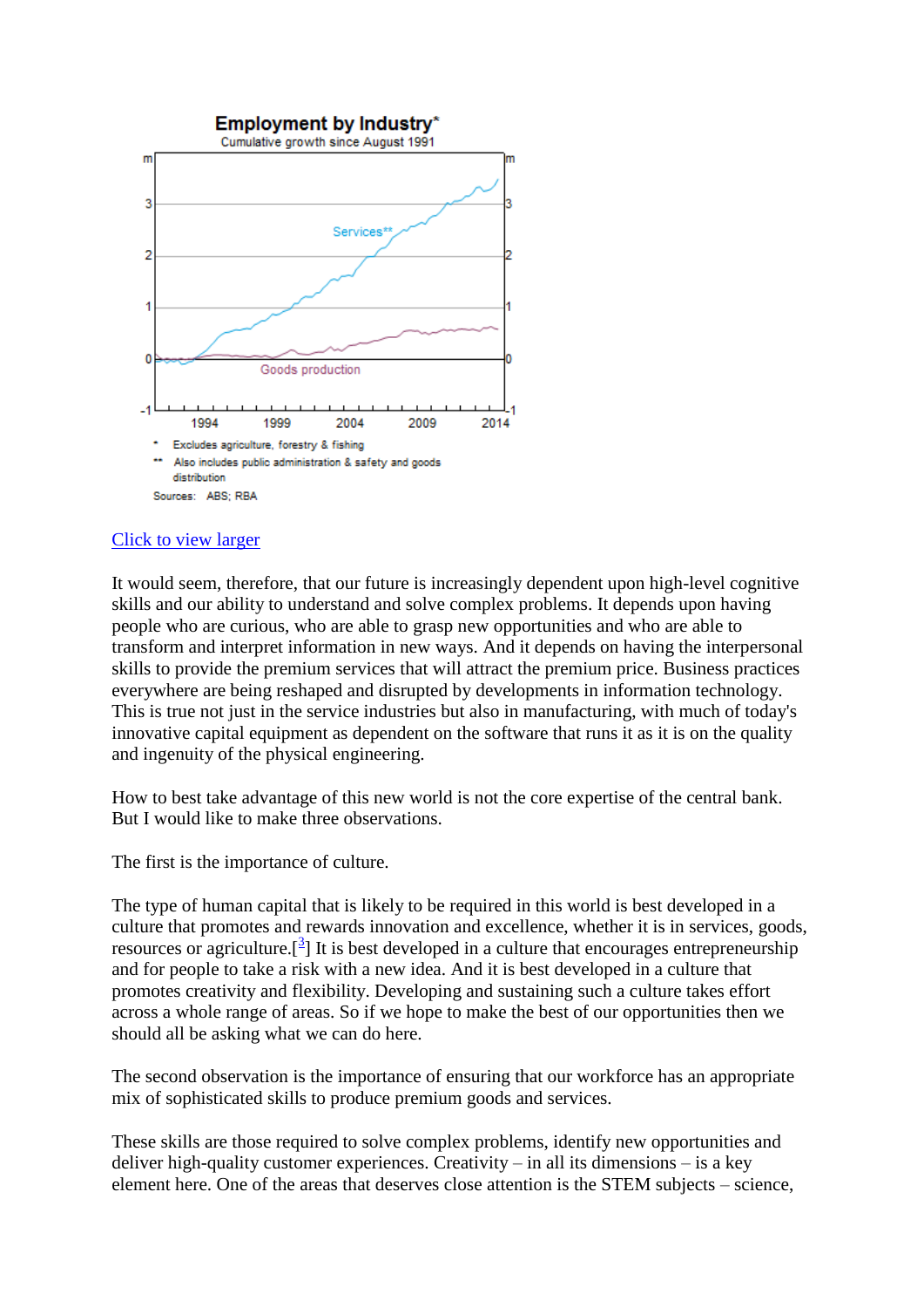technology, engineering and mathematics. Over the years, Australia has done reasonably well here, but the share of Year 12 students studying higher level mathematics and the sciences has been in decline for many years now (Graph 8).<sup>[\[](http://www.rba.gov.au/speeches/2014/sp-dg-251114.html#f4)4]</sup> I might also add that in our schools, considerably more young men study many of these subjects than do young women. Unfortunately, this is also true for the study of economics. In terms of the international tests, our scores have been relatively high, although they too have tended to slip a bit over recent years (Graph 9).<sup>[5</sup>[\]](http://www.rba.gov.au/speeches/2014/sp-dg-251114.html#f5) Looking beyond the STEM skills, we need to build a creative, innovative and flexible workforce.

### Graph 8



[Click to view larger](http://www.rba.gov.au/speeches/2014/images/sp-dg-251114-graph8.gif)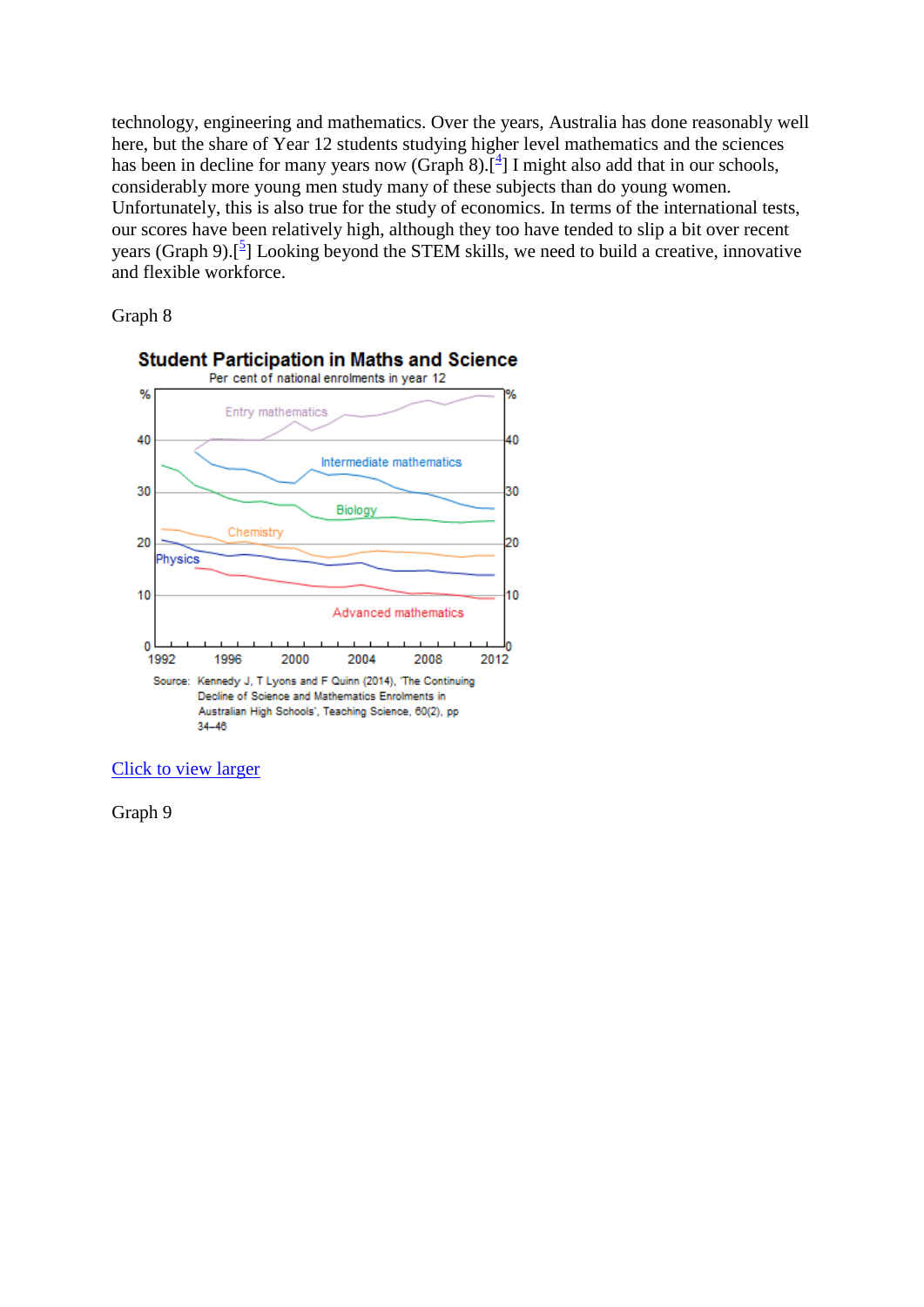

And the third observation is the need to find ways of deepening collaboration between our universities and businesses.

Australia has some tremendous places of higher learning. But as a number of reports have recently highlighted, the collaborative research connections between these universities and private business are not well developed by international standards. $[$ <sup>[6](http://www.rba.gov.au/speeches/2014/sp-dg-251114.html#f6)</sup> $]$  According to many entrepreneurs, strong collaboration and networking are critical elements in the development of the type of innovation ecosystems in which new ideas can best flourish and be commercialised. So this is an area to which we need to pay close attention.

# **Conclusion**

I know I have strayed a long way from the setting of the cash rate, which I also know is of keen interest to many of you. But, in a very real sense, the issues that I have spoken about tonight do have implications for monetary policy. The reason that the world has such low interest rates at the moment is that people's desire to save outstrips their desire to create new assets. A stronger global investment environment would be likely to see global interest rates rise and this is something that we should all hope occurs sooner rather than later.

The issue that many countries are struggling with is how to do this – that is, how to improve the investment climate. Very accommodative monetary policy is playing a role here. But there are some real limitations to this and, in some countries, these limitations are becoming increasingly evident. What is needed is a genuine improvement in the underlying investment climate.

And so this is where the issues that I have talked about tonight come in. The Australian economy clearly has some challenges ahead, but we would be selling ourselves short if we dwelt exclusively on these challenges. Our economy does have some very strong foundations